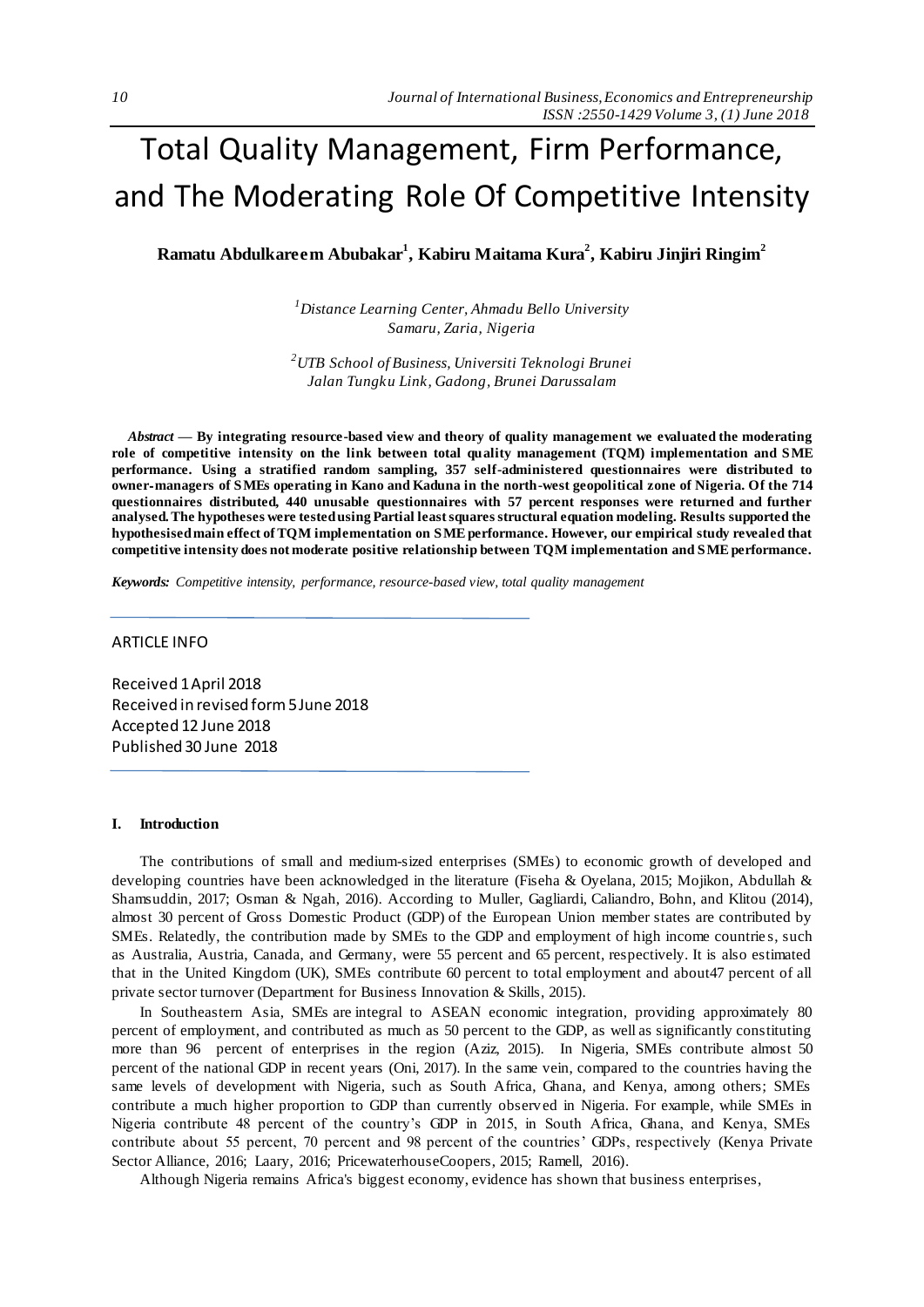including SMEs have been facing challenges, such as lack of competent management, intense competition, low demand for product and service lack of financial support, lack of training and experience, unfriendly business environment, and limited capacity for innovations, among others (Aigboduwa & Oisamoje, 2013; Ekpenyong & Nyong, 1992; Okpara, 2011; Osotimehin, Jegede, Akinlabi & Olajide, 2012; Shehu & Mahmood, 2014). Therefore, given the aforementioned statistics and issues, it will be pertinent to understand the underlying factors that affect SME performance.

Kober, Subraamanniam, and Watson (2012) observed that lack of total quality management (TQM) adoption may be a fundamental factor responsible for poor financial performance of SMEs. Ou -Yang, and Tsai (2013) emphasized the need of TQM implementation for improving operations performance multinational corporations in China. A number of other empirical studies have also demonstrated the important role of TQM implementation for improving the performance of business enterprises (e.g., Claver & Tarí, 2008; Herzallah, Gutiérrez-Gutiérrez & Munoz Rosas, 2013; Kaynak, 2003; Nair, 2006; Vanichchinchai & Igel, 2011). Taken together, while there are many factors that affect SME performance in Nigeria, total quality management has been chosen as the key independent variable because literature indicated absence of a study examining the cumulative influence of these factors, which complement and enhance each other on the performance of small and medium enterprises.

Accordingly, the purpose of this study was to examine whether competitive inten sity would moderate the relationship between total quality management, and performance in Nigerian manufacturing SMEs. To this end, we provide a detailed review of literature of literature toward the development of a theoretical model that explains competitive intensity as a boundary condition between TQM and overall performance of SMEs. Hence, conceptual model was explained from resource-based and contingency perspectives. We then describe the methodology employed in this study. Next, empirical results are presented before the discussion of results.

## **II. Theory and Hypotheses**

#### *A. TQM implementation and SME performance*

Many research has demonstrated that total quality management practices may enh ance organizational performance. For example, Powell (1995) in a three phases empirical research concluded that firms adopting total quality management has a potential to achieve sustainable competitive advantage. Demirbag, Koh, Tatoglu, and Zaim (2006) found support for a positive relationship between TQM and firm performance with a sample of 141 SMEs operating in the Turkey textile industry. Vinod, Franck, Danuta de, and Uma (2009) provided empirical evidence indicating that implementation of TQM can enhance the performance of entrepreneurial firms in terms of customer satisfaction, employee relations, operating procedures, and increased profitability. Consistent with prior research, Christos and Evangelos (2010) reported that TQM factors (i.e., employee involvement, quality practices of top management, process and data quality management, quality tools and techniques, and customer focus) had significant positive relationships with organizational performance. According to Akgün et al's (2013), implementation of TQM helps firms to achieve sustainable bottom line performance. Recent studies have also reported that TQM significantly enhanced firm's performance across different research contexts (e.g., Jyoti, Kour & Sharma, 2017; Parvadavardini, Vivek & Devadasan, 2016; Shafiq, Lasrado & Hafeez, 2017; Singh & Maddulety, 2017). Consistent with above discussion, the following hypothesis is advanced:

**H1:** There will be a positive relationship between TQM implementation and SME performance.

#### *B. Competitive intensity as a moderator*

Given that competitive intensity is one of the underlying dimensions of external business environment, evidence supporting the role of competitive intensity as a moderator would be largely drawn from business environment literature. Past research suggests that competitive intensity plays a crucial role in determining organizational performance. For example, Ramaswamy (2001) has contributed to the literature by investigating the moderating effect of competitive intensity on the relationship between ownership and performance of large manufacturing firms across both public and private sector in India. Results of their empirical analyses revealed that the relationship between ownership and performance is contingent upon the intensity of competition. Additionally, Li, Lundholm, and Minnis (2011) showed that firm's future profitability and stock returns are negatively influenced by the increase in the level of competitive intensity. Lahiri (2013) established that competitive intensity buffered the relationship between firm resources and firm performance, such that this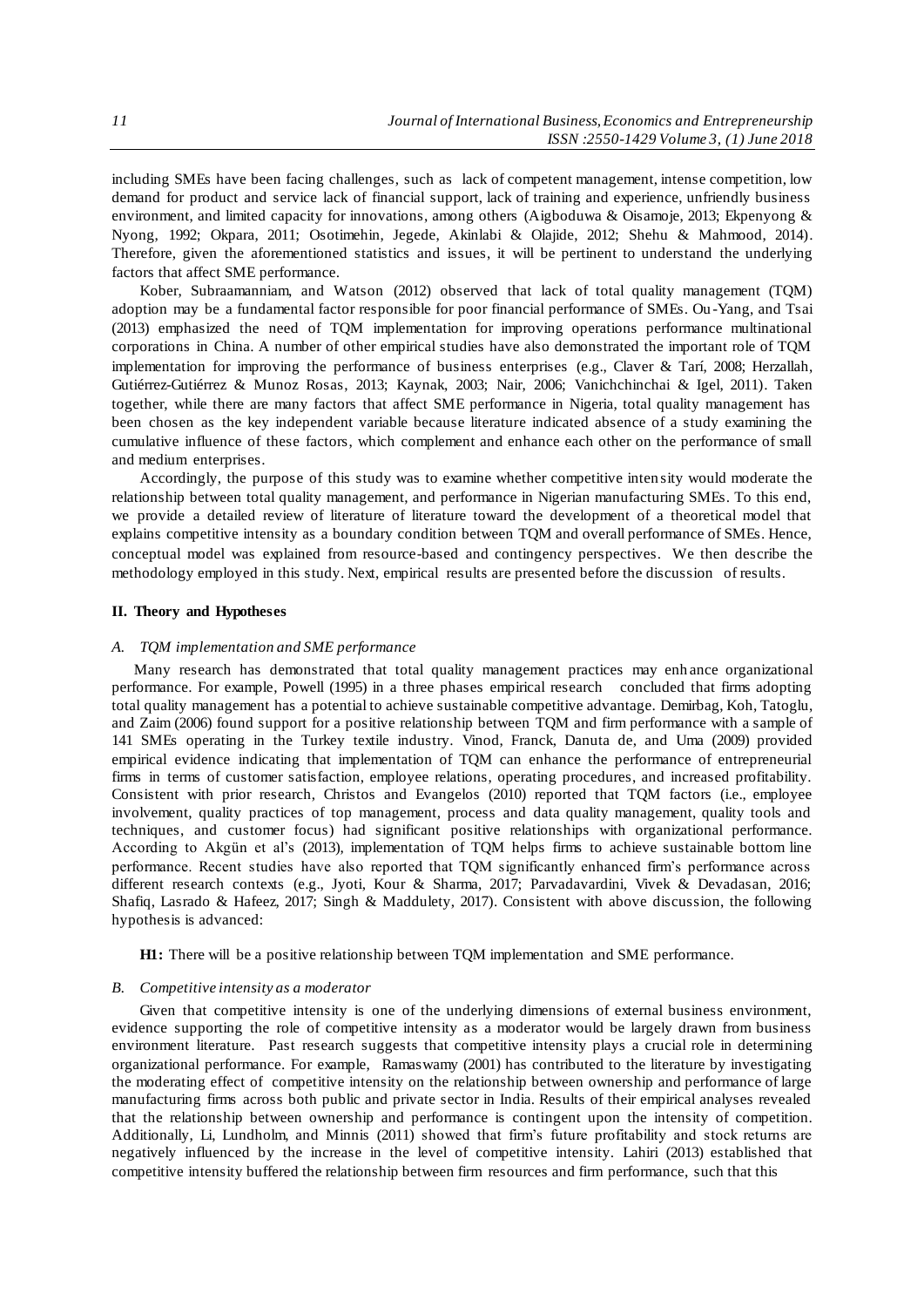relationship is weakened as competition in the industry decreases. Extant theoretical and empirical research also suggest that competitive intensity can strengthen the effect of TQM implementation on SME performance when firms in the same industry employ competitive strategies (e.g., continuous improvement and quality planning) to retain existing customers (Anderson, Rungtusanatham, Schroeder & Devaraj, 1995; Kumar, Jones, Venkatesan & Leone, 2011; Wang, Chen & Chen, 2012). Consequently, adopting TQM becomes a barrier to entry for those competing firms that do not implement TQM, and this makes TQM oriented firm to achieve sustainable performance (Kumar *et al.*, 2011). Given the aforementioned theoretical and empirical research, we advanced the following hypothesis:

**H2:** The effect of TQM implementation on SME performance will be moderated by competitive intensity.

### **III. Method**

# *A. Sample and procedure*

In the present study, surveys were distributed to 714 SMEs operating in Kano and Kaduna, the northwest geo-political zone of Nigeria. Kano and Kaduna states are selected for this study because they have high concentration of business enterprises in the northwest geo-political zone of Nigeria. We specifically involved owners and managers of SMEs in the present study because they are the most informed about firms' strategies and capabilities (Sciascia, D'Oria, Bruni & Larrañeta, 2014), and could therefore respond to the research issues and the information sought accurately (Zahra & Covin, 1995). Additionally, owners and managers were chosen to complete the self-administered questionnaire on behalf of their firms because decisions regarding the strategic decision making activities of smaller firms rest very much in the hands of these individuals, and c ould therefore stand in a better position to respond to the survey correctly (Naldi & Davidsson, 2014). Of 714 owners and managers of SMEs who received questionnaires, 408 usable surveys were returned, yielding 57% response rate survey (Table 1). Harman's single-factor test established that common method did not influence our conclusion as principal components factor analysis indicated that total variance for the first factor was only 32% (MacKenzie & Podsakoff, 2012; Podsakoff, MacKenzie & Podsakoff, 2012).

## *B. Measures*

*Total Quality Management:* To measure total quality management in this study, we used the seven -item scale developed by Chenhall (1997). Measurement items were anchored using the seven-point Likert scale (1 = *strongly disagree* to 7 = *strongly agree*). The reliability coefficient for this scale was .88. A sample item included the sentence "Our firm strongly encourages involvement of employees in quality improvement programmes".

*Competitive intensity:* In this study, competitive intensity was measured using Jaworski and Kohli's (1993) six-item competitive intensity scale, which includes the phrase "Our competitors are relatively weak". Individual items were anchored using the seven-point Likert scale (1 = *strongly disagree* to 7 = *strongly agree*). The internal consistency coefficients for this scale was .93.

*Organizational performance:* Six-items were used to assess a broad range of SME' performance indicators. Five items were adapted from the work of Powell (1995), and the remaining item were drawn from the work of Baker and Sinkula (1999). Examples of these items is: "Over the past 3 years, our revenue growth rate has exceeded our competitors". Items were anchored using the seven-point Likert scale (1 = *strongly disagree* to 7 = *strongly agree*). Cronbach's Alpha was 0.88 for organizational performance s cales, suggesting good reliability.

|                           | Frequency | <b>Percentage</b> |
|---------------------------|-----------|-------------------|
| Ownership                 |           |                   |
| Sole proprietorship       | 45        | 11.0              |
| Partnership               | 141       | 34.6              |
| Limited Liability Company | 222       | 54.4              |

Table 1: *Surveyed Firms' Characteristics*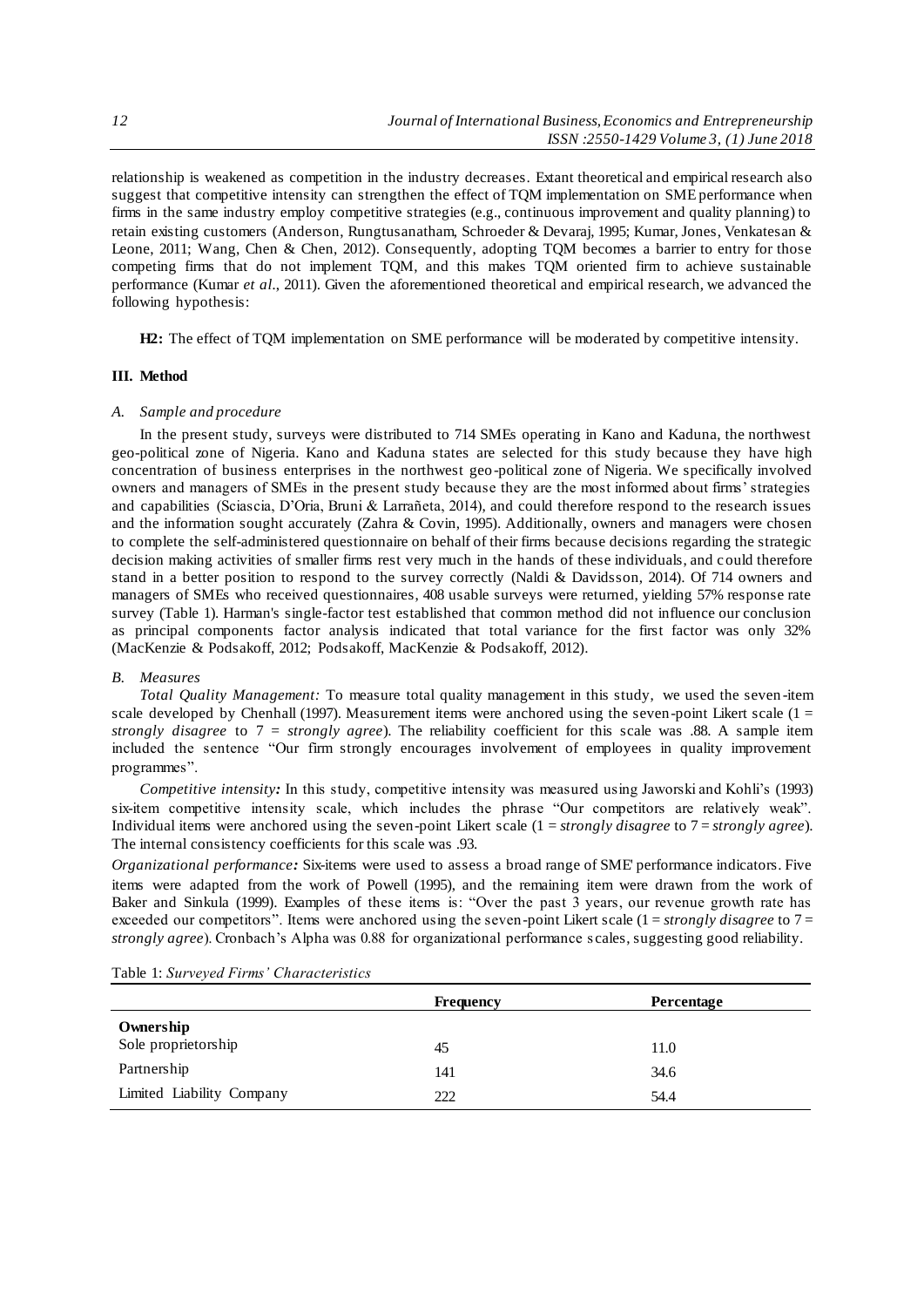| Firm size                |     |      |
|--------------------------|-----|------|
| Less than 50 employees   | 17  | 4.2  |
| 50-99 employees          | 215 | 52.7 |
| 100-249 employees        | 87  | 21.3 |
| 250-499 employees        | 48  | 11.8 |
| 500 or more employees    | 41  | 10.0 |
| <b>Industry</b>          |     |      |
| Food and beverages       | 104 | 25.5 |
| Packaging/containers     | 32  | 7.8  |
| Metal and metal products | 35  | 8.6  |
| Printing and publishing  | 176 | 43.1 |
| Agro-allied, furniture   | 29  | 7.1  |
| Building materials       | 9   | 2.2  |
| Others                   | 23  | 5.6  |
| Firm age                 |     |      |
| $3 - 6$ years            | 36  | 8.8  |
| $7 - 9$ years            | 79  | 19.4 |
| $10 - 12$ years          | 73  | 17.9 |
| 13 years or more         | 220 | 53.9 |

## **IV. Results**

The structural equation model in this study was estimated using PLS path modeling in co njunction with Smart PLS 3.0 software (Ringle, Wende & Becker, 2015). The PLS path modeling was considered appropriate technique of data analysis for several reasons. First, the PLS path modeling is considered to be suitable data analysis technique in this study because it can simultaneously assess the measurement model, which describes the link between theory (latent constructs) and data (corresponding indicators) as well as relationships among constructs, also called the structural model (Hair, Hult, Ringle & Sarstedt, 2017). Second, the goal of the present study is to predict the effect of total quality management, and competitive intensity on the performance of SME. Hence, the present study is causal-predictive in nature where a complex model with many variables, indicators and relations will be tested. This kind of complex model requires a path modeling approach to be employed because several researchers (e.g., Hair, Hollingsworth, Randolph & Chong, 2017; Hair, Hult*, et al.*, 2017; Hair, Matthews, Matthews & Sarstedt, 2017) have recommended the use of PLS path modeling when the goal of research is to predict the dependent variable. Third, PLS path modeling has been successfully used in the past empirical studies related to SME performance (e.g., Carraresi, Mamaqi, Albisu & Banterle, 2016; Lechner & Gudmundsson, 2014; Pratono & Mahmood; Vlasov, Bahlmann & Knoben, 2016). Finally, since this study incorporates total quality management, and SME performance in the research model, the use of PLS-SEM is considered preferable to the more popular multiple regression analysis using SPSS statistics or covariance-based techniques using AMOS because latent variables scores from the measurement model results can be used to build a subsequent PLS-SEM model with higher order constructs. Roldán and Sánchez-Franco (2012), noted that PLS-SEM would be the best option if the researcher needs to use latent variables scores in subsequent analysis, such as building higher order constructs from the scores.

### *A. Measurement model*

In the present study, measurement model was evaluated for reliability and validity. Reliability and validity are two important criteria for evaluating the quality of measures (Andrew, Pedersen & McEvoy, 2011; Kimberlin & Winterstein, 2008). Reliability has been defined as the consistency or stability of measure each time it is administered (Hays & Revicki, 2005). Reliability is usually ascertained at the individual indicator level or at a given construct level (Götz, Liehr-Gobbers & Krafft, 2010; Im & Grover, 2004). Because the present study employed partial least squares structural equation modeling (PLS-SEM), the measurement scales was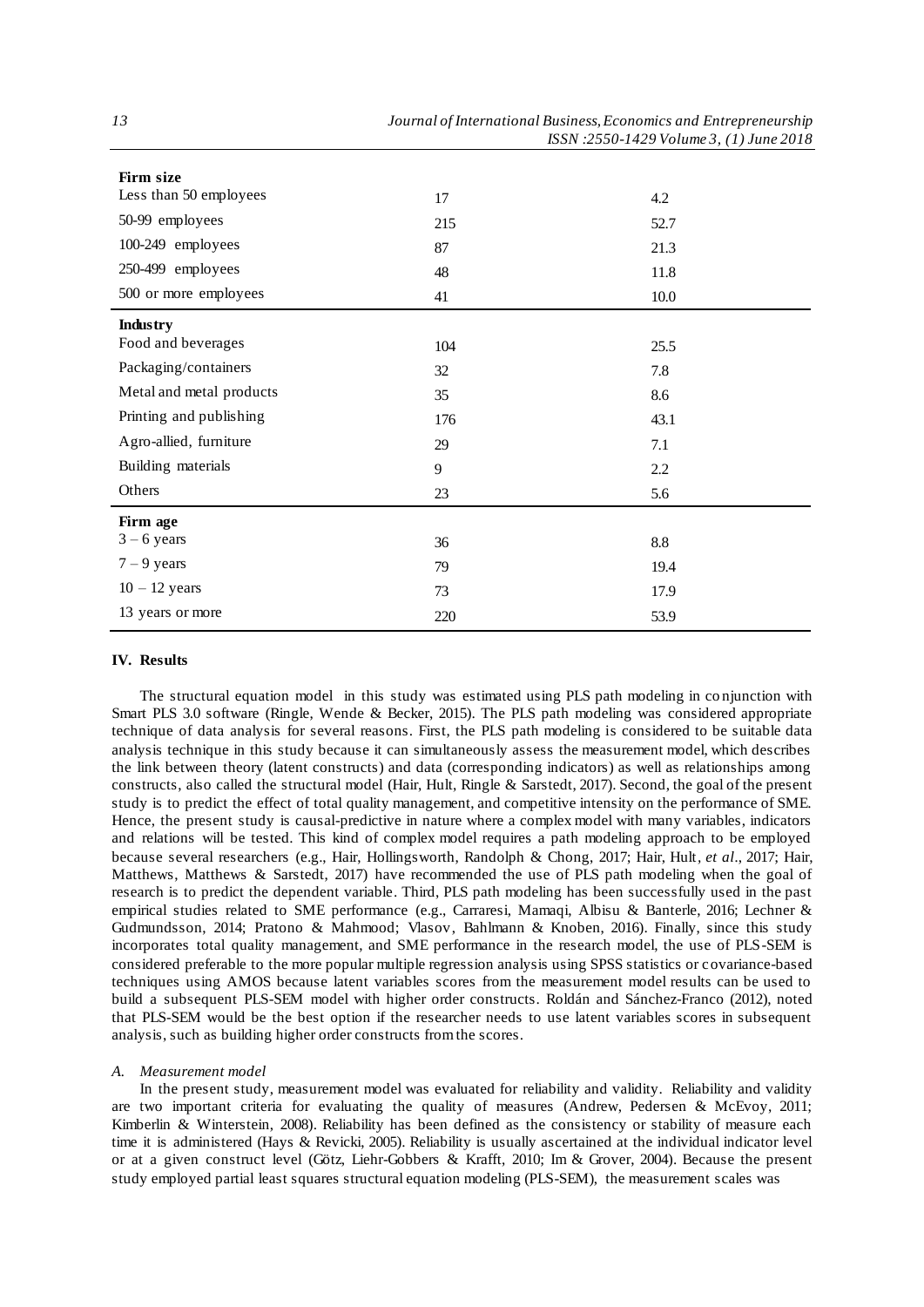evaluated on the basis of individual item reliability, internal consistency reliability, convergent validity, as well as discriminant validity (Hair, Hult*, et al.*, 2017; Hair, Matthews*, et al.*, 2017). The full Measurement model was presented in Table 2.

We evaluated individual items reliabilities based on standardized loadings for each of the la tent constructs (Hair, Hollingsworth, et al., 2017; Hair, Hult, et al., 2017; Hair, Matthews, et al., 2017). According to Carmines and Zeller (1979), the reliability of an individual item is confirmed when its standardized loading is 0.707 or higher. Inspection of standardized loadings for individual items suggested that 3 of the original 19 items had loadings below 0.707 (See Table 2). Subsequently, these items were deleted from measurement model because they were not within the recommended threshold (Carmines & Zeller, 1979). Thus, the retained items in the measurement model were deemed reliable.

In this study, construct reliability was determined based on composite reliability coefficient (Hair, Hollingsworth*, et al.*, 2017; Hair, Matthews*, et al.*, 2017). According Hair, Ringle, and Sarstedt (2011), a satisfactory construct reliability is established when the composite reliability (CR) index 0.70 or higher. Therefore, it can be seen in Table 3 that the composite reliability indices of all latent constructs were bet ween 0.912 and .0.943. This suggests that satisfactory construct reliability is achieved because the composite reliability indices reported in this present study were above the acceptable cut-off point of 0.70.

Literature on PLS-SEM indicates that convergent validity is ascertained using the average variance extracted (Hair, Matthews, et al., 2017). To achieve adequate convergent validity, Fornell and Larcker (1981) recommended that AVE values should be 0.50 or higher. As indicated in Table 2, AVE values ranged between 0.686 and 0.735, and all latent constructs demonstrate AVE values higher than the recommended threshold of 0.50. Hence, it can be concluded that adequate convergent validity has been established in the present study.

The present study also used Fornell-Larcker criterion approach to establish discriminant validity. Fornell-Larcker approach involves comparing the square root of AVEs with the correlations between constructs extracted (Hair, Matthews, et al., 2017). Additionally, adequate discriminant validity is achieved if, the diagonal elements are significantly greater than the off-diagonal elements in the corresponding rows and columns. The results of the discriminant validity analysis using Fornell-Larcker criterion are reported in Table 3. Following Hair, Matthews, et al. (2017), adequate discriminant validity has been established in the present study because the square root of AVEs were greater than the correlations between constructs .

| Latent constructs and items     | Loadings | CR    | <b>AVE</b> |  |
|---------------------------------|----------|-------|------------|--|
| <b>Total Quality Management</b> |          | 0.943 | 0.735      |  |
| <b>TQ01</b>                     | 0.897    |       |            |  |
| <b>TQ02</b>                     | 0.883    |       |            |  |
| <b>TQ03</b>                     | 0.888    |       |            |  |
| <b>TQ04</b>                     | 0.900    |       |            |  |
| <b>TQ05</b>                     | 0.838    |       |            |  |
| <b>TQ06</b>                     | 0.724    |       |            |  |
| Competitive intensity           |          | 0.912 | 0.721      |  |
| CI01                            | 0.860    |       |            |  |
| CI02                            | 0.887    |       |            |  |
| CI03                            | 0.843    |       |            |  |
| CI04                            | 0.803    |       |            |  |
| SME performance                 |          | 0.929 | 0.686      |  |
| FP01                            | 0.824    |       |            |  |
| FP02                            | 0.815    |       |            |  |
| FP03                            | 0.855    |       |            |  |
| FP04                            | 0.823    |       |            |  |
| FP05                            | 0.812    |       |            |  |
| <b>FP06</b>                     | 0.839    |       |            |  |

Table 2: *Measurement Model Results*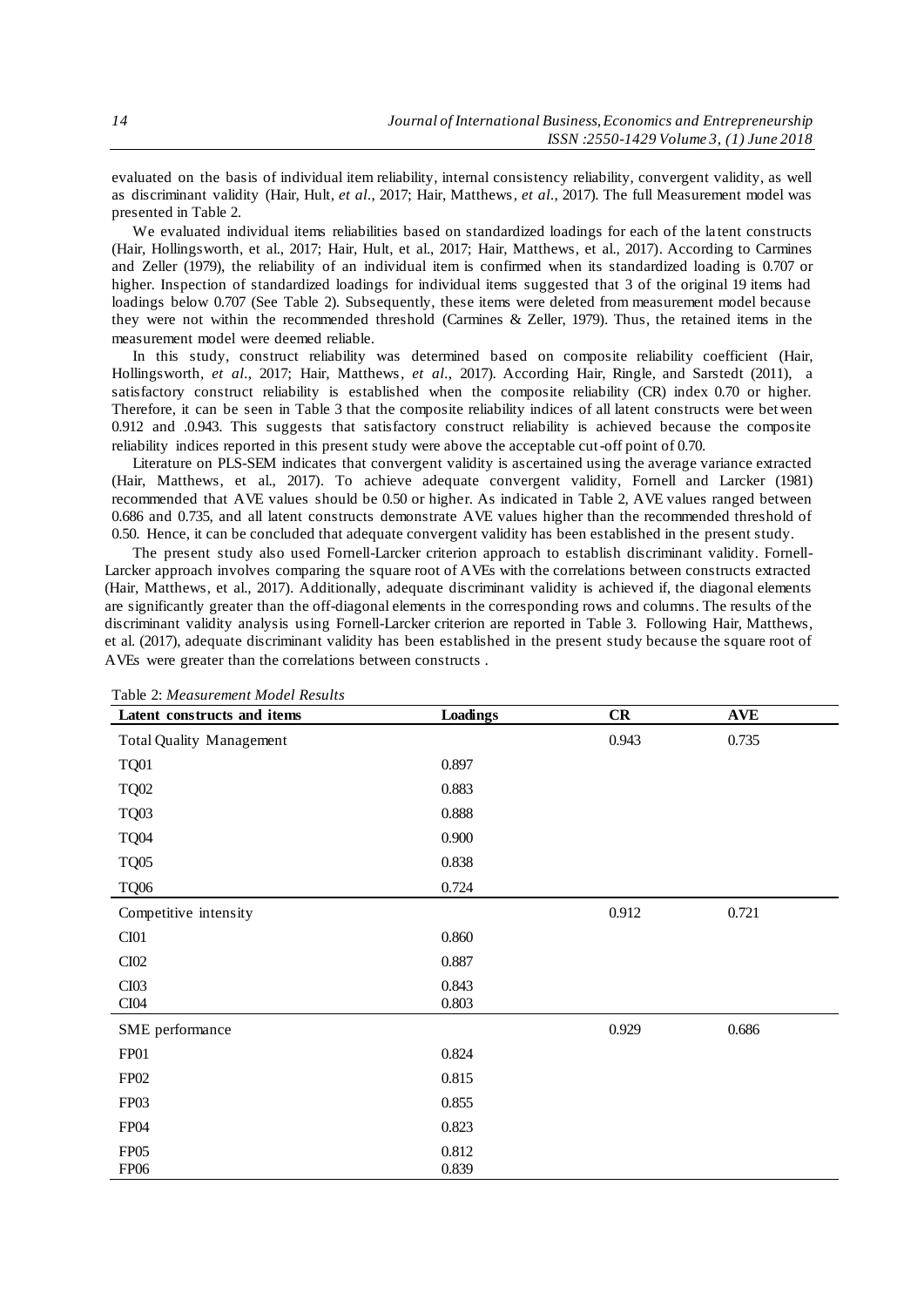| TWO IS DISTURBED OF EXPOSITIONS TO METALLY TERRIFY ON A OTHER EAST CHECK OF PERSONS |          |          |          |  |  |
|-------------------------------------------------------------------------------------|----------|----------|----------|--|--|
| Latent Construct                                                                    |          |          |          |  |  |
| Total quality management                                                            | $-0.244$ | 0.857    |          |  |  |
| Competitive intensity                                                               | $-0.474$ | 0.557    | 0.849    |  |  |
| SME performance                                                                     | 0.615    | $-0.317$ | $-0.718$ |  |  |

Table 3: *Results of Discriminant Validity Based on Fornell-Larcker Criterion*

Note: "Diagonal elements are the square root of the variance shared between the constructs and their measures (AVE). Off-diagonal elements are the correlations among constructs".

## *B. Structural model*

Following Hair, Hult, et al. (2017), we applied bootstrapping with 5000 resamples to test the statistical significance of PLS-SEM results, including structural path coefficients,  $R^2$  values,  $f^2$  values and Heterotrait-Monotrait Ratio of Correlations (HTMT). The full results of structural model that included both the direct effect model, (baseline model), and moderating effect model are presented in Table 4. As shown in Table 4, the first hypotheses was supported, as TQM implementation was significantly associated with SME performance in hypothesized direction ( $\beta$  = 0.11,  $t$  = 2.63,  $\bar{p}$  < 0.01). The second Hypotheses examined the effect of competitive intensity as a moderator of the relationship between TQM implementation and SME performance procedural justice variables and fairness perceptions. Unexpectedly, Table 4 showed that this hypothesis was not supported for TQM implementation to interact with competitive intensity in predicting SME performance  $(\beta = -0.01, t =$ 0.18,  $p > 0.10$ ).

As shown in Table 4, the first hypotheses was supported, as TQM implementation was significantly associated with SME performance in hypothesized direction ( $\beta = 0.11$ ,  $t = 2.63$ ,  $p < 0.01$ ). The second Hypotheses examined the effect of competitive intensity as a moderator of the relationship between TQM implementation and SME performance procedural justice variables and fairness perceptions. Unexpectedly, Table 4 showed that this hypothesis was not supported for TQM implementa tion to interact with competitive intensity in predicting SME performance  $(\beta = -0.01, t = 0.18, p > 0.10)$ .

| <b>Hypotheses</b> | <b>Relations</b>    | <b>Beta</b> | SЕ   | t-value   | <b>p-value</b> | <b>Findings</b>                                                                                   |
|-------------------|---------------------|-------------|------|-----------|----------------|---------------------------------------------------------------------------------------------------|
|                   | <b>Main Effect:</b> |             |      |           |                |                                                                                                   |
| H1                | TOM                 | 0.11        | 0.04 | $2.63***$ | 0.00           | Supported                                                                                         |
|                   | <b>Moderating</b>   |             |      |           |                |                                                                                                   |
|                   | <i>Effect:</i>      |             |      |           |                |                                                                                                   |
| H2                | TOM x CI            | $-0.01$     | 0.05 | 0.18      | 0.43           | Not supported                                                                                     |
|                   |                     |             |      |           |                | Note: TQM = Total Quality Management; $CI =$ Competitive intensity; SMEP = SME performance; Note: |

Table 4: *Structural Model Results*

\*\*\*Significant at 0.01 (1-tailed).

According to Cohen (1988),  $f^2$  values of 0.02, 0.15 and 0.35 should be operationalized and interpreted as small, medium, and large effect sizes, respectively. The strength of the effect of exogenous latent variables on endogenous latent variable in the main effect PLS path model is reported in Table 5. As shown in Table 5, the strength of the effect of the four exogenous latent variables, namely: total quality management, and competitive intensity on endogenous latent variable were 0.011, 0.040, and 0.605, respectively. Accordingly, based on Cohen's (1988) guidelines, the effects sizes of these four exogenous latent variables on SME performance can be described and interpreted as none and large, respectively.

*Table 5: Effect sizes, coefficient of determination and construct cross-validated redundancy* 

| <b>Endogenous Latent Variables</b>                                                                                                                                                                                                                                                                                                                                                                                            | <b>Effect</b> size $(f^2)$ |       |       |  |  |
|-------------------------------------------------------------------------------------------------------------------------------------------------------------------------------------------------------------------------------------------------------------------------------------------------------------------------------------------------------------------------------------------------------------------------------|----------------------------|-------|-------|--|--|
| Total quality management                                                                                                                                                                                                                                                                                                                                                                                                      | $\rm 0.011$                |       |       |  |  |
| Competitive intensity                                                                                                                                                                                                                                                                                                                                                                                                         | 0.605                      | 0.635 | 0.427 |  |  |
| $\mathbf{M}_{\text{eff}}$ $\mathbf{D}_{\text{eff}}$ $\mathbf{J}_{\text{eff}}$ $\mathbf{J}_{\text{eff}}$ $\mathbf{J}_{\text{eff}}$ $\mathbf{M}_{\text{eff}}$ $\mathbf{M}_{\text{eff}}$ $\mathbf{D}_{\text{eff}}$ $\mathbf{D}_{\text{eff}}$ $\mathbf{L}_{\text{eff}}$ $\mathbf{L}_{\text{eff}}$ $\mathbf{L}_{\text{eff}}$ $\mathbf{L}_{\text{eff}}$ $\mathbf{L}_{\text{eff}}$ $\mathbf{L}_{\text{eff}}$ $\mathbf{L}_{\text{eff$ |                            |       |       |  |  |

Note: Endogenous Latent Variable = SME Performance

Regarding the coefficient of determination, while some researchers (e.g., Hair, Hult*, et al.*, 2017), stressed that an acceptable  $R^2$  values largely depends on the research context, Falk and Miller (1992) maintained that the minimum acceptable value should be 0.10 or 10%. Table 5 presents the variance in endogenous construct. As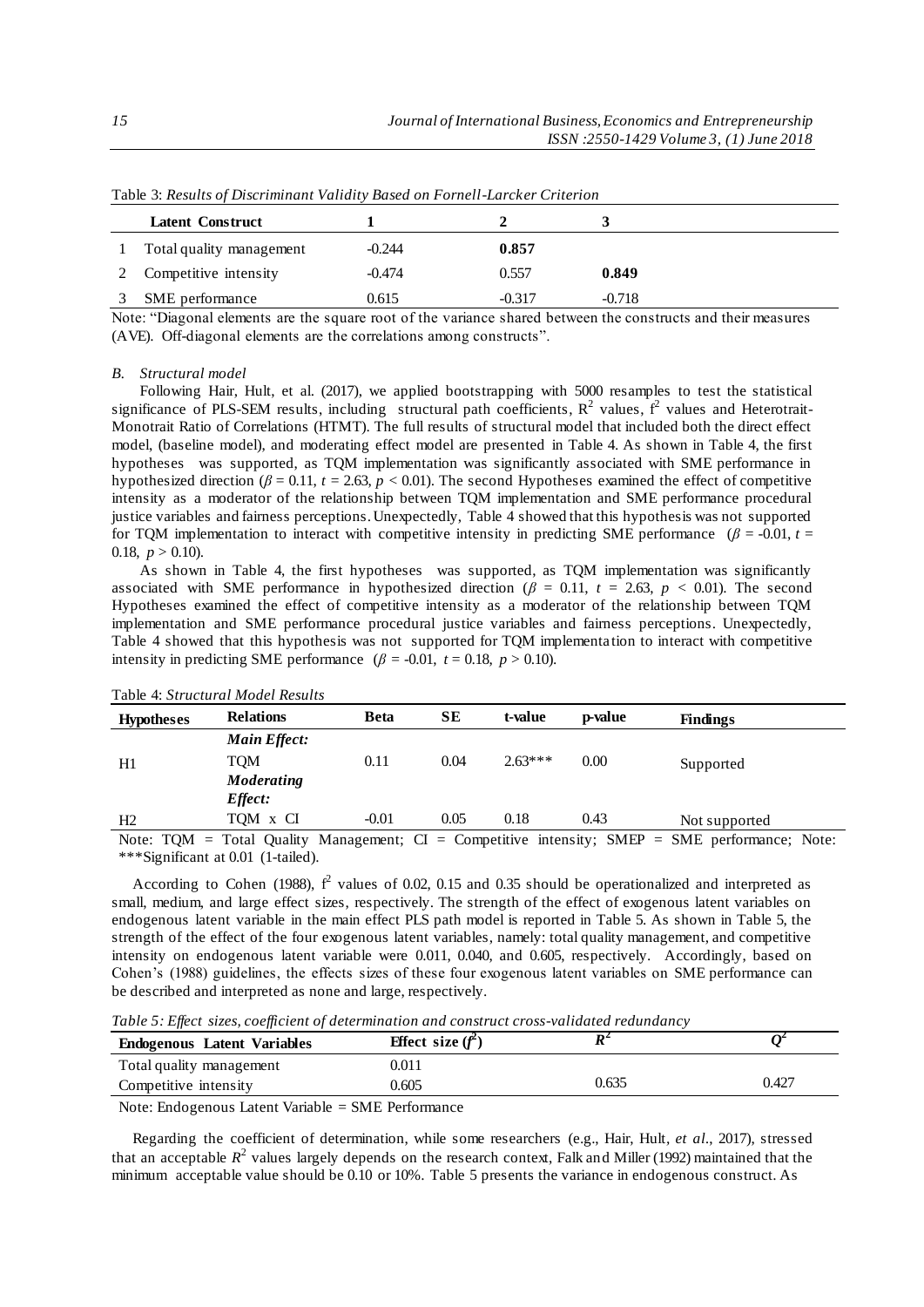shown in Table 5, our research model accounted for 63.5% of the variance in SME performance, which satisfactory level value of R-squared (Falk & Miller, 1992). Finally, Table 5 further showed that our model has predictive relevance following Chin's (1998) criterion (Hair, Hult*, et al.*, 2017).

## **V. Discussion**

In this study, we were able to replicate and confirm the earlier research demonstrating that the performance of SMEs is significantly influenced by TQM implementation (e.g., Jyoti *et al.*, 2017; Parvadavardini *et al.*, 2016; Shafiq *et al.*, 2017; Singh & Maddulety, 2017). Most importantly, we proposed and tested hypothesis showing that the influence of TQM implementation on SME performance depends largely on competitive intensity. Such that influence of TQM implementation on SME performance becomes stronger for high competitive intensity and weaker for low competitive intensity (Anderson *et al.*, 1995; Kumar *et al.*, 2011; Wang *et al.*, 2012). However, this postulation was not statistically supported. One plausible reason for this nonsignificant moderating effect is that Nigerian business environment is not competitive (Agabi & Ojeyemi, 2014). This suggests that when "competitive intensity is low, managers may not feel the necessity to aggressively" to implement TQM (Lahiri, 2013, p. 304). Additionally, because Nigerian business environment is not competitive, owners and managers feel comfortable by continuing with the implementation of basic quality management programmes and engaging more on integrating, building, and reconfiguring their capabilities to adapt to changes in a business environment (Teece, Pisano & Shuen, 1997).

## A. *Practical Implications*

The results from the present study revealed that implementation of TQM affords SMEs the leverage to achieve superior performance. This implies that promote customer satisfaction and achieve superior performance for their firms, owners and managers of SMEs ought to work hand in hand with all strategic business units, particularly quality assurance and marketing departments in designing relevant policies that help in promoting customer satisfaction and achieving sustainable superior performance (Lai, 2003; Lai & Cheng, 2005). To effectively achieve this, owners and managers of SMEs need to nurture employees to be actively involved in the implementation of TQM by improving their formal reward and recognition systems as well as providing them with necessary support and feedback (Demirbag *et al.*, 2006). To satisfy customer expectations and improve performance in the face of rapidly changing business environment, owners and managers of SMEs ought to develop an appropriate organization culture, vision, and quality policy (Demirbag *et al.*, 2006). Furthermore, owners and managers of SMEs need to carefully analyze the environment in which their firms operate so that can counter competition and achieve sustainable superior performance (Lahiri, 2013).

## *A. Limitations and directions for further research*

The first limitation relates to the use of subjective measure of SME performance in the present study. Although subjective measures of firm performance are widely used by researchers and generally treated as a surrogate to objective measures, (Wall *et al.*, 2004), however, objective measures is relatively free from measurement error as well as high in validity and reliability (Devaraj, Hollingworth & Schroeder, 2001; Meier & O'Toole, 2012). Given the methodological limitation of subjective measures, future research could benefit from research replication by utilizing objective measures of SME performance to validate the findings of the present study. The second limitation of this study relate to the limited generalizability of results. The SMEs included in the present study were drawn mainly from a single manufacturing sector in Nigeria. Hence, the extent to which our findings can be generalized to other sectors is quite limited, which suggests examining other sectors including agriculture and services sectors in future research.

Our theoretically developed model incorporated mainly competitive intensity as a moderator of the relationship between TQM implementation and SME performance. This represents the third limitation of this study because competitive intensity is one of the several dimensions of external environmental factors of business. Therefore, future researchers may develop and test a multiple moderation model by incorporating other external environmental factors, such market turbulence and technological turbulence to deeply benefit from understanding of the boundary conditions between TQM implementation and SME performance.

In conclusion, the present study adds new knowledge in relation to the impact of total quality management, on SME performance in the Nigerian setting. A point of particular importance is that the present study has provided additional empirical evidence in the domain of resource-based view (Barney, 1991, 2000) and theory of quality management (Anderson *et al.*, 1995) by moving beyond the direct effect of total quality management on SME performance by incorporating competitive intensity as a moderator on this relationship. The findings will aid both practitioners and managers to take action towards enhancing firms' sustainable competitive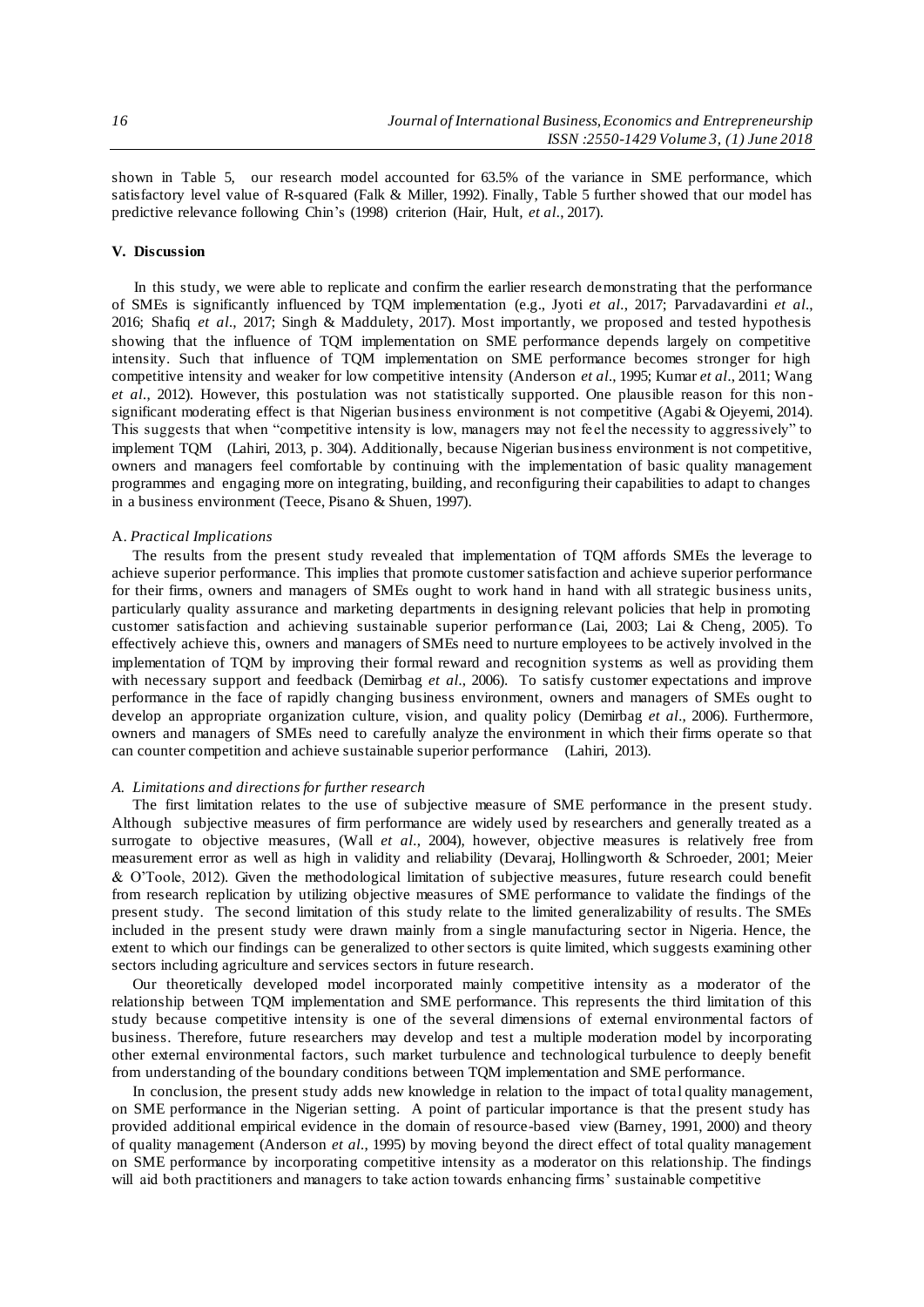advantage by implementing value-creating strategies, including focusing on customer satisfaction, employees' quality of worklife, developing and implementation of new innovative ideas, Responding to a highly competitive market in which competitors adopts an aggressive program to keep the costs of theirs product very low is also an important strategic option to achieve and/or maintain a sustainable competitive advantage.

## **References**

- Agabi, C., & Ojeyemi, B. (2014, March 27). Nigeria's business environment still not competitive, *The Daily Trust*. Retrieved from [http://www.dailytrust.com.ng/daily/business/20086-nigeria-s-business-environment](http://www.dailytrust.com.ng/daily/business/20086-nigeria-s-business-environment-still-not-competitive#9j1Ca9m7zwjuJaU0.99)[still-not-competitive#9j1Ca9m7zwjuJaU0.99](http://www.dailytrust.com.ng/daily/business/20086-nigeria-s-business-environment-still-not-competitive#9j1Ca9m7zwjuJaU0.99)
- Aigboduwa, J. E., & Oisamoje, M. D. (2013). Promoting small and medium enterprises in the Nigerian oil and gas industry. *European Scientific Journal, 9*, 244-261.
- Akgün, A. E., Ince, H., Imamoglu, S. Z., Keskin, H., & Kocoglu, İ. (2013). The mediator role of learning capability and business innovativeness between total quality management and financial performance. *International Journal of Production Research, 52*(3), 888-901. doi: 10.1080/00207543.2013.843796
- Anderson, J. C., Rungtusanatham, M., Schroeder, R. G., & Devaraj, S. (1995). A path analytic model of a theory of quality management underlying the deming management method: Preliminary empirical findings. *Decision Sciences, 26*(5), 637-658. doi: doi:10.1111/j.1540-5915.1995.tb01444.x
- Andrew, D. P., Pedersen, P. M., & McEvoy, C. D. (2011). *Research methods and design in sport management*. Canada: Human Kinetics.
- Aziz, Z. A. (2015, May 27). Governor's Speech at the ASEAN SME Conference 2015 "Connecting ASEAN SMEs through Financial Integration", *Central Bank of Malaysia*. Retrieved from [http://www.bnm.gov.my/index.php?ch=en\\_speech&pg=en\\_speech&ac=558&lang=en](http://www.bnm.gov.my/index.php?ch=en_speech&pg=en_speech&ac=558&lang=en)
- Baker, W., & Sinkula, J. (1999). Learning Orientation, Market Orientation, and Innovation: Integrating an d Extending Models of Organizational Performance. *Journal of Market-Focused Management, 4*, 295-308. doi: 10.1023/A:1009830402395
- Barney, J. B. (1991). Firm resources and sustained competitive advantage. *Journal of Management, 17*, 99-120. doi: 10.1177/014920639101700108
- Barney, J. B. (2000). Firm resources and sustained competitive advantage. In A. C. Joel & F. D. Baum (Eds.), *Economics Meets Sociology in Strategic Management* (Vol. 17, pp. 203-227): Emerald Group Publishing Limited.
- Carmines, E. G., & Zeller, R. A. (1979). *Reliability and validity assessment. N. 07-017, Sage University Paper Series on Quantitative Applications in the Social Sciences. Beverly*. Hills, CA: Sage.
- Carraresi, L., Mamaqi, X., Albisu, L. M., & Banterle, A. (2016). Can Strategic Capabilities Affect Performance? Application of RBV to Small Food Businesses. *Agribusiness, 32*(3), 416-436. doi: 10.1002/agr.21451
- Chenhall, R. H. (1997). Reliance on manufacturing performance measures, total quality management and organizational performance. *Management Accounting Research, 8*, 187-206. doi: 10.1006/mare.1996.0038
- Chin, W. W. (1998). The partial least squares approach to structural equation modeling. In G. A. Marcoulides (Ed.), *Modern Methods for Business Research* (pp. 295-336). Mahwah, New Jersey: Laurence Erlbaum Associates.
- Christos, V. F., & Evangelos, L. P. (2010). The structural relationships between TQM factors and organizational performance. *The TQM Journal, 22*(5), 539-552. doi: 10.1108/17542731011072874
- Claver, E., & Tarí, J. J. (2008). The individual effects of total quality management on customers, people and society results and quality performance in SMEs. *Quality and Reliability Engineering International, 24*, 199- 211. doi: 10.1002/qre.885
- Cohen, J. (1988). *Statistical power analysis for the behavioral sciences*. Hillsdale, NJ: Lawrence Erlbaum Associates.
- Demirbag, M., Koh, S. L., Tatoglu, E., & Zaim, S. (2006). TQM and market orientation's impact on SMEs' performance. *Industrial Management & Data Systems, 106*, 1206-1228.
- Department for Business Innovation & Skills. (2015). Business Population Estimates for the UK and Regions 2015. **Retrieved here here here here here here here here here here here here here here here here here here here here here here here here here here here here here** https://www.gov.uk/government/uploads/system/uploads/attachment\_data/file/467443/bpe\_2015\_statistical [release.pdf](https://www.gov.uk/government/uploads/system/uploads/attachment_data/file/467443/bpe_2015_statistical_release.pdf)
- Devaraj, S., Hollingworth, D. G., & Schroeder, R. G. (2001). Generic manufacturing strategies: An empirical test of two configurational typologies. *Journal of Operations Management, 19*, 427-452.
- Ekpenyong, D. B., & Nyong, M. O. (1992). *Small and medium-scale enterprises in Nigeria: their characteristics, problems and sources of finance*. Nairobi: African Economic Research Consortium.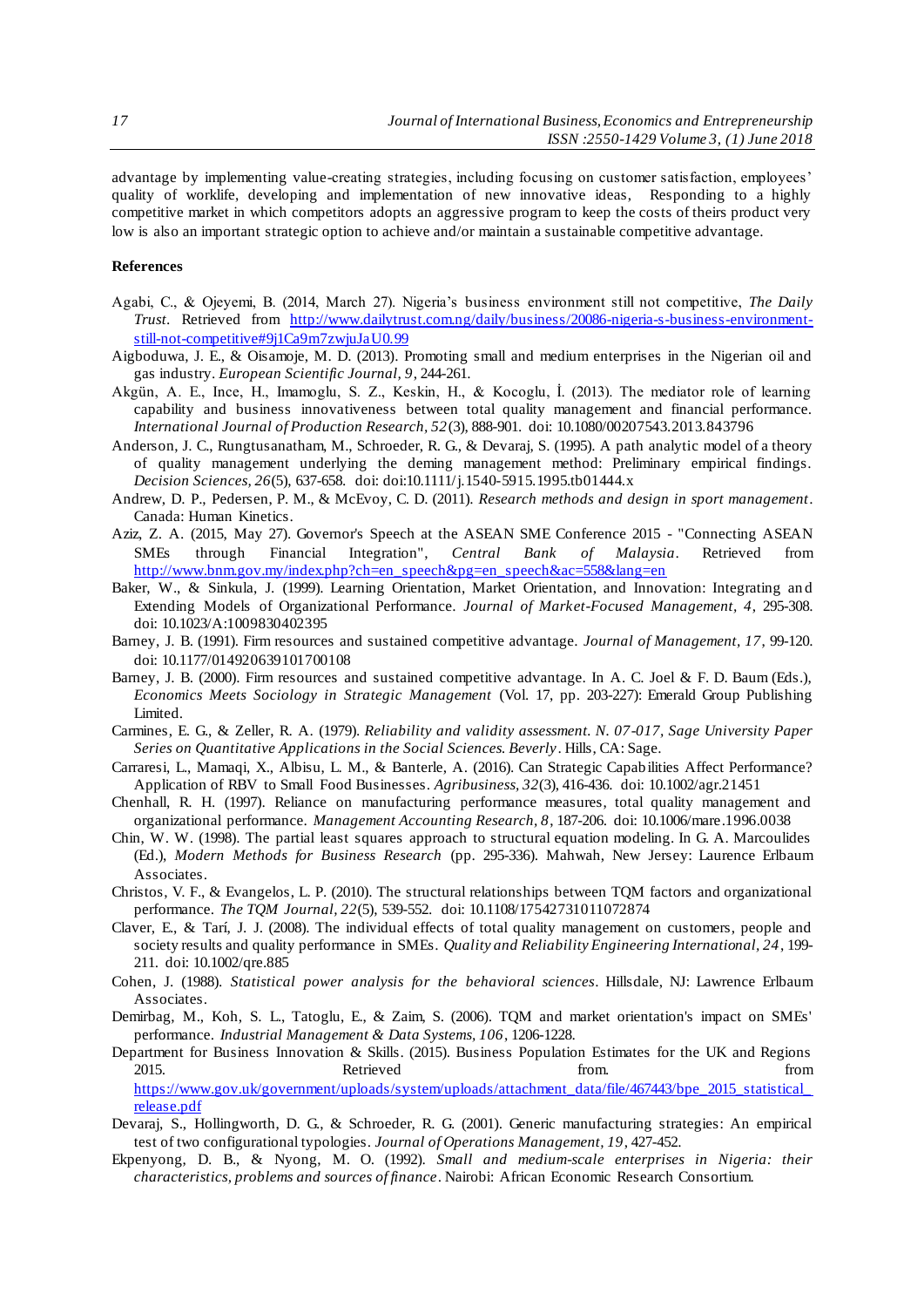Falk, R. F., & Miller, N. B. (1992). *A primer for soft modeling*. Ohio: The University of Akron Press.

- Fiseha, G. G., & Oyelana, A. A. (2015). An assessment of the roles of small and medium enterprises (SMEs) in the local economic development (LED) in South Africa. *Journal of Economics, 6*(3), 280-290. doi: 10.1080/09765239.2015.11917617
- Fornell, C., & Larcker, D. F. (1981). Evaluating Structural Equation Models with unobservable variables and measurement error. *Journal of Marketing Research 18*, 39-50.
- Götz, O., Liehr-Gobbers, K., & Krafft, M. (2010). Evaluation of Structural Equation Models Using the Partial Least Squares (PLS) Approach. In V. Esposito Vinzi, W. W. Chin, J. Henseler & H. Wang (Eds.), *Handbook of Partial Least Squares: Concepts, Methods and Applications* (pp. 691-711). Berlin, Heidelberg: Springer Berlin Heidelberg.
- Hair, J. F., Hollingsworth, C. L., Randolph, A. B., & Chong, A. (2017). An updated and expanded assessment of PLS-SEM in information systems research. *Industrial Management & Data Systems, 117*(3), 442-458. doi: doi:10.1108/IMDS-04-2016-0130
- Hair, J. F., Hult, G. T. M., Ringle, C. M., & Sarstedt, M. (2017). *A primer on partial least squares structural equation modeling (PLS-SEM)* (2nd ed.). Thousand Oaks, CA: SAGE.
- Hair, J. F., Matthews, L. M., Matthews, L. M., & Sarstedt, M. (2017). PLS-SEM or CB-SEM: updated guidelines on which method to use. *International Journal of Multivariate Data Analysis, 1*(2), 107-123. doi: 10.1504/ijmda.2017.087624
- Hair, J. F., Ringle, C., & Sarstedt, M. (2011). PLS-SEM: Indeed a Silver Bullet. *The Journal of Marketing Theory and Practice, 19*, 139-152. doi: 10.2753/MTP1069-6679190202
- Hays, R. D., & Revicki, D. (2005). Reliability and validity (including responsiveness). In P. M. Fayers & R. D. Hays (Eds.), (Vol. Assessing quality of life in clinical trials: methods and practice, pp. 25-29). New York: Oxford University Press.
- Herzallah, A. M., Gutiérrez-Gutiérrez, L., & Munoz Rosas, J. F. (2013). Total quality management practices, competitive strategies and financial performance: the case of the Palestinian industrial SMEs. *Total Quality Management & Business Excellence, 25*(5-6), 635-649. doi: 10.1080/14783363.2013.824714
- Im, K. S., & Grover, V. (2004). The use of structural equation modeling in IS research: review and recommendations. In M. E. Whitman & A. B. Woszczynski (Eds.), *Handbook of Information Systems Research* (pp. 44–65). Hershey: Idea Group.
- Jaworski, B. J., & Kohli, A. K. (1993). Market orientation: Antecedents and consequences. *Journal of Marketing, 57*, 53-70.
- Jyoti, J., Kour, S., & Sharma, J. (2017). Impact of total quality services on financial performance: role of service profit chain. *Total Quality Management & Business Excellence, 28*(7-8), 897-929. doi: 10.1080/14783363.2016.1274649
- Kaynak, H. (2003). The relationship between total quality management practices and their effects on firm performance. *Journal of Operations Management, 21*(4), 405-435. do[i: http://dx.doi.org/10.1016/S0272-](http://dx.doi.org/10.1016/S0272-6963(03)00004-4) [6963\(03\)00004-4](http://dx.doi.org/10.1016/S0272-6963(03)00004-4)
- Kenya Private Sector Alliance. (2016). *SME Fest 2016 Media brief*. Nairobi: Kenya Private Sector Alliance.
- Kimberlin, C. L., & Winterstein, A. G. (2008). Validity and reliability of measurement instruments used in research. *American Journal of Health-System Pharmacy, 65*, 2276-2284. doi: 10.2146/ajhp070364
- Kober, R., Subraamanniam, T., & Watson, J. (2012). The impact of total quality management adoption on small and medium enterprises' financial performance. *Accounting & Finance, 52*, 421-438. doi: 10.1111/j.1467- 629X.2011.00402.x
- Kumar, V., Jones, E., Venkatesan, R., & Leone, R. P. (2011). Is market orientation a source of sustainable competitive advantage or simply the cost of competing? *Journal of Marketing, 75*(1), 16-30. doi: 10.1509/jmkg.75.1.16
- Laary, D. (2016, January 22). Ghana fund releases grant to boost SMEs, *The Africa Report*. Retrieved from <http://www.theafricareport.com/West-Africa/ghana-fund-releases-grant-to-boost-smes.html>
- Lahiri, S. (2013). Relationship between competitive intensity, internal resources, and firm performance: Evidence from Indian ITES industry. *Thunderbird International Business Review, 55*, 299-312. doi: 10.1002/tie.21545
- Lai, K.-H. (2003). Market orientation in quality-oriented organizations and its impact on their performance. *International Journal of Production Economics, 84*(1), 17-34. doi: 10.1016/S0925-5273(02)00382-1
- Lai, K.-h., & Cheng, T. C. E. (2005). Effects of quality management and marketing on organizational performance. *Journal of Business Research, 58*, 446-456. doi: 10.1016/j.jbusres.2003.08.001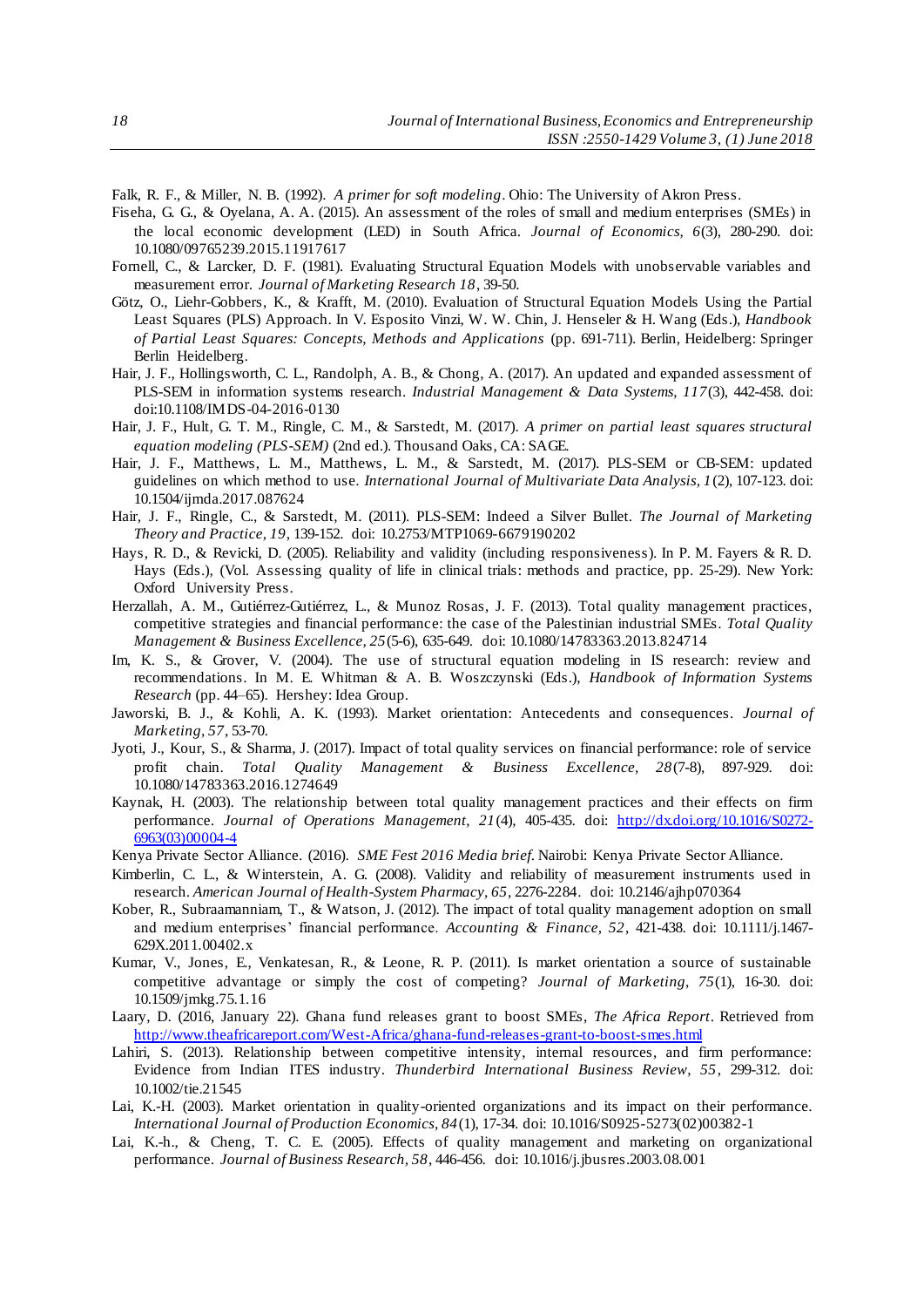- Lechner, C., & Gudmundsson, S. V. (2014). Entrepreneurial orientation, firm strategy and small firm performance. *International Small Business Journal, 32*(1), 36-60. doi: 10.1177/0266242612455034
- Li, F., Lundholm, R., & Minnis, M. (2011). The impact of competitive intensity on the profitability of investments and future stock returns: Working paper, The University of British Columbia. Available at: [http://www.](http://www/) uta-wac. org/2011/Papers/lundholm\_UWAC. pdf. Accessed April 12 2011.
- MacKenzie, S. B., & Podsakoff, P. M. (2012). Common method bias in marketing: Causes, mechanisms, and procedural remedies. *Journal of Retailing, 88*, 542-555. doi: 10.1016/j.jretai.2012.08.001
- Meier, K. J., & O'Toole, L. J. (2012). Subjective Organizational Performance and Measurement Error: Common Source Bias and Spurious Relationships. *Journal of Public Administration Research and Theory, April*, 1-28. doi: 10.1093/jopart/mus057
- Mojikon, M., Abdullah, A., & Shamsuddin, S. (2017). Linking two dimensions of entrepreneurial orientation to firm performance: The moderating effect of government's role. *Journal of International Business, Economics and Entrepreneurship, 2*(2), 60-67.
- Muller, P., Gagliardi, D., Caliandro, C., Bohn, N. U., & Klitou, D. (2014). Annual Report on European SMEs 2013/2014 – A partial and fragile recovery In H. Zakai, D. Vidal, L. Probst, A. Schiersch & A. Mattes (Eds.), *Annual Report on European SMEs 2013/2014 – A partial and fragile recovery* (pp. 4-120). Brussels, BE: European Union.
- Nair, A. (2006). Meta-analysis of the relationship between quality management practices and firm performance—implications for quality management theory development. *Journal of Operations Management, 24*(6), 948-975. doi[: http://dx.doi.org/10.1016/j.jom.2005.11.005](http://dx.doi.org/10.1016/j.jom.2005.11.005)
- Naldi, L., & Davidsson, P. (2014). Entrepreneurial growth: The role of international knowledge acquisition as moderated by firm age. *Journal of business venturing, 29*(5), 687-703. doi: 10.1016/j.jbusvent.2013.08.003
- Okpara, J. O. (2011). Factors constraining the growth and survival of SMEs in Nigeria. *Management Research Review, 34*, 156-171. doi: 10.1108/01409171111102786
- Oni, B. A. (2017, October 8). SMEs contribute about 48% to GDP, *The Nation*. Retrieved from <http://thenationonlineng.net/smes-contribute-48-gdp/>
- Osman, C. A., & Ngah, R. (2016). Assessing sustainable competitive advantage in relation with intellectual capital, knowledge management and innovativeness in women-owned SMEs in Malaysia *Journal of International Business, Economics and Entrepreneurship, 1*(1), 46-51.
- Osotimehin, K., Jegede, C., Akinlabi, B. H., & Olajide, O. (2012). An evaluation of the challenges and prospects of micro and small scale enterprises development in Nigeria. *American International Journal of Contemporary Research, 2*(4), 174-185.
- Ou-Yang, C., & Tsai, M.-C. (2013). Improving operations performance through TQM in the post-financial crisis era: an exploratory case study of a multinational IM firm in the Greater China region. *Total Quality Management & Business Excellence, 25*, 561-581. doi: 10.1080/14783363.2013.839167
- Parvadavardini, S., Vivek, N., & Devadasan, S. R. (2016). Impact of quality management practices on quality performance and financial performance: evidence from Indian manufacturing companies. *Total Quality Management & Business Excellence, 27*(5-6), 507-530. doi: 10.1080/14783363.2015.1015411
- Podsakoff, P. M., MacKenzie, S. B., & Podsakoff, N. P. (2012). Sources of method bias in social science research and recommendations on how to control it. *Annual review of psychology, 63*, 539-569.
- Powell, T. C. (1995). Total quality management as competitive advantage: A review and empirical study. *Strategic Management Journal, 16*, 15-37. doi: 10.1002/smj.4250160105
- Pratono, A. H., & Mahmood, R. Entrepreneurial orientation and firm performance: How can micro, small and medium-sized enterprises survive environmental turbulence? *Pacific Science Review B: Humanities and Social Sciences*. doi: 10.1016/j.psrb.2016.05.003
- PricewaterhouseCoopers. (2015). Focus on South Africa's emerging companies and entrepreneurial landscape 2015. Retrieved. from<http://www.pwc.co.za/en/assets/pdf/emerging-companies-and-the-ecosystem.pdf>
- Ramaswamy, K. (2001). Organizational ownership, competitive intensity, and firm performance: an empirical study of the Indian manufacturing sector. *Strategic Management Journal, 22*, 989-998. doi: 10.1002/smj.204
- Ramell, C. (2016, January 7). The challenge of financing African SMEs, *The Business and Financial Times Online*. Retrieved fro[m http://thebftonline.com/business/economy/16760/the-challenge-of-financing-african](http://thebftonline.com/business/economy/16760/the-challenge-of-financing-african-smes.html#sthash.9v7KvjpP.dpuf)[smes.html#sthash.9v7KvjpP.dpuf](http://thebftonline.com/business/economy/16760/the-challenge-of-financing-african-smes.html#sthash.9v7KvjpP.dpuf)
- Ringle, C. M., Wende, S., & Becker, J.-M. (2015). SmartPLS 3. [Computer software.]. Hamburg: SmartPLS. Retrieved from [http://www.smartpls.com](http://www.smartpls.com/)